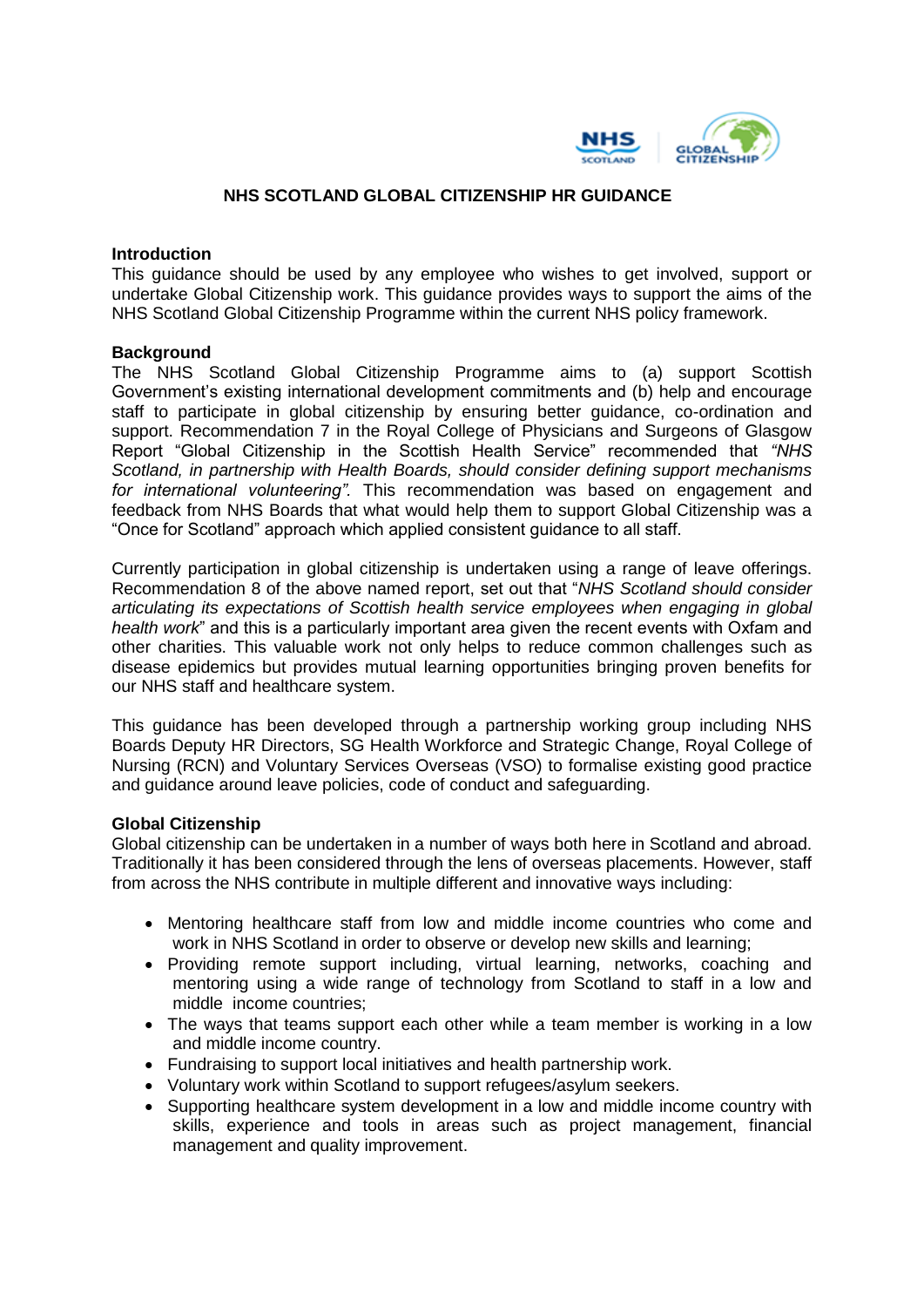• Supporting the introduction of new technology to low and middle income countries both virtually and in-country.

The Scottish Global Health Co-ordination Unit are available to provide support to NHS Boards and employees and be contacted through the website; [www.scottishglobalhealth.org.](http://www.scottishglobalhealth.org/) They can also advise on matters of risk assessment for overseas work and insurance and visa requirements.

### **Process for Staff Applying for Leave for Global Citizenship**

All absences must be agreed in advance with the operational manager / clinical lead who will ensure that any planned absences will not impact on service delivery. Applications for leave can be made using the Application for Global Citizenship Leave Template (Appendix One). This template is required to be completed for each request to undertake global citizenship alongside the relevant paperwork for the leave requested.

In order to qualify for leave members of staff must also agree to undertake and follow best practice in terms of induction, pre-departure briefings and training, including risk assessment, prior to engagement in global health work. Resources for participation in this are available from the Scottish Global Health Co-ordination Unit. On return the staff member will complete a feedback report.

All NHS employees who participate in global citizenship are reminded that they are required to continue to meet the NHS Scotland Code of Conduct and Safeguarding standards. Safeguarding training materials and on line resources are available at: [www.scottishglobalhealth.org](http://www.scottishglobalhealth.org/)

All requests from staff to participate in global health work should be considered and all reasonable efforts will be made to enable global citizenship participation.

Global Citizenship requests can be considered following receipt of the application form using one or more of the bullet points below;

- Where possible **flexible working** should be explored to examine if time can be freed up while minimising salary detriment. This could be for example for nursing staff amending shift rotas to allow leave. This may only be possible for a one to two week period maximum. i.e. the employee still works all of their contracted hours but just in a different pattern e.g. not spread over 4 weeks as usual but spread over 2 weeks. Agreement for a temporary flexible working approach would lie with the line manager.
- **Annualised hours** systems provide a way of organising working time by contracting with staff to work an agreed number of hours per year rather than a standard number each week. The actual number of hours worked by a member of staff during the week will then be "flexed" to match workload requirements. As well as hours being varied week to week, they may also be varied seasonally and/or according to fluctuation of service demands. Annualised hours are used to match attendance of staff to the periods when they are most needed by services. Annualised hours working can offer a flexible and efficient way of deploying staff by matching staffing levels more closely with variances in workload. For staff, annualised hours working offers greater flexibility and the opportunity to better manage working hours to allow individuals to tailor the time they spend at work, at home or supporting global citizenship. The model guidance for annualised hours can be viewed in the NHS Scotland model policy; [Supporting the Work Life Balance Pin](http://www.staffgovernance.scot.nhs.uk/partnership/partnership-information-network/pin-policies/)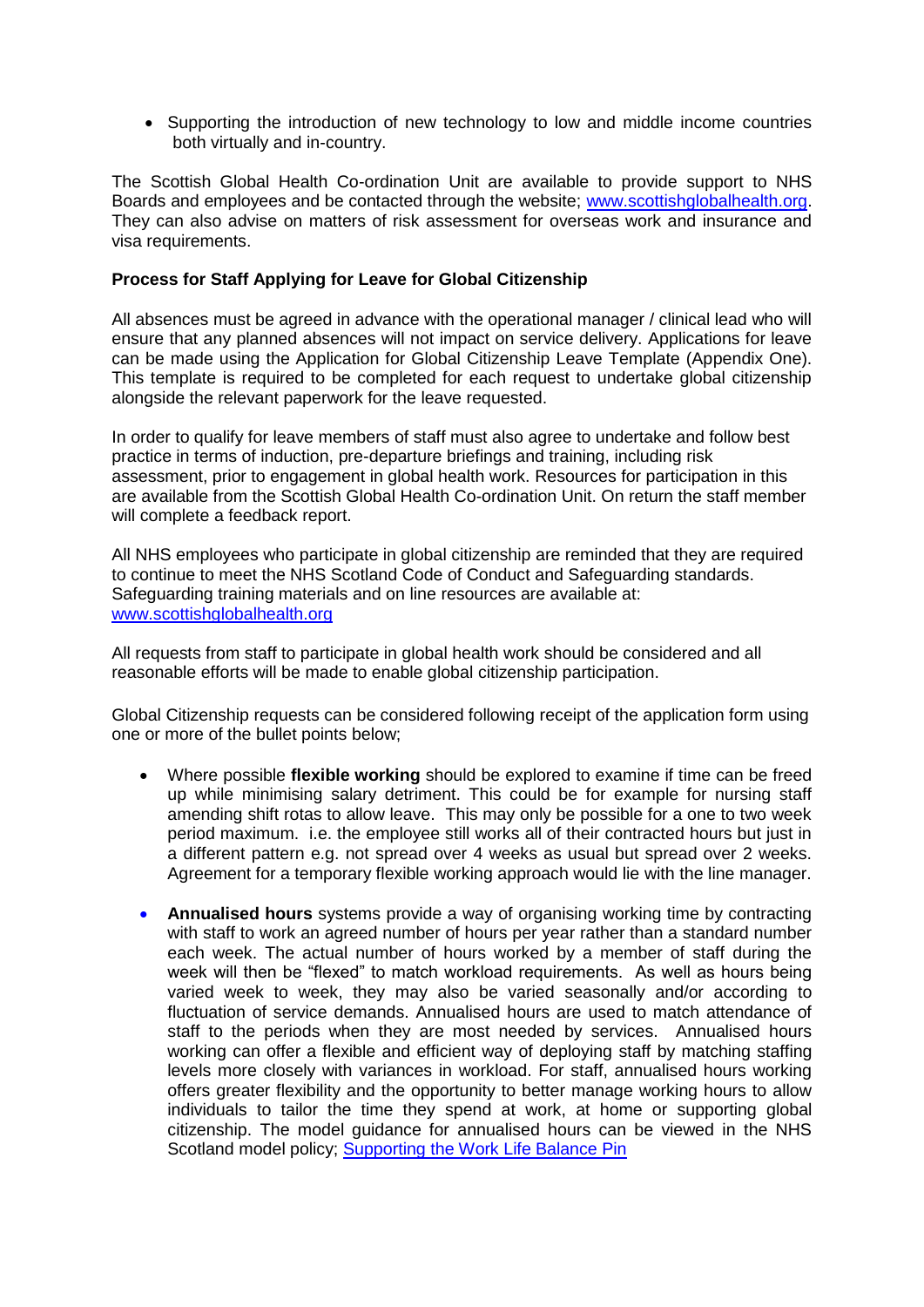- Request a period of **paid annual leave**. There should be mutual agreement between the member of staff and their manager. Requests for specific dates should normally be accepted and agreed and should only be refused if there are justifiable service/staffing reasons for so doing. Further guidance can be viewed in the national policy; [https://www.stac.scot.nhs.uk/wp-content/uploads/DL20174-Annual-Leave-](https://www.stac.scot.nhs.uk/wp-content/uploads/DL20174-Annual-Leave-Policy.pdf)[Policy.pdf.](https://www.stac.scot.nhs.uk/wp-content/uploads/DL20174-Annual-Leave-Policy.pdf)
- All NHS Boards should support Global Citizenship as a form of development for NHS Scotland employees. Paid per year may be allocated as **Study leave** (Continuing Professional Development) for an employee to participate in Global Citizenship work subject to approval from their line manager. Normal study leave arrangements would apply as per standard requests for study leave in each NHS Board.
- If the request is to support as part of the **reserve forces** then employers should attend to the request in line with the https://www.sehd.scot.nhs.uk/mels/CEL2009 42.pdf. While the Reservist is mobilised, the employer is not obliged to pay them earnings. However, staff who are mobilised will receive their full salary from the employer from the time of the call-up until the first full monthly salary has been paid by the Ministry of Defence (MoD).
- An application can be made to undertake Global Citizenship work as a Career Break. This leave would be considered under the **NHS Scotland Career Break Policy**  which can be viewed at this link; **[Supporting the Work Life Balance Pin.](http://www.staffgovernance.scot.nhs.uk/partnership/partnership-information-network/pin-policies/)** To be eligible for a career break staff must have at least 12 months' service with the organisation before an application can be made. Each application will be considered on its merits and a decision made within14 calendar days following receipt of a formal application. Full details should be provided in writing to the employee if an application has been rejected or delayed, clearly explaining the reasons for doing so. The applicant has a right to appeal where a request has been refused would apply. If a career break is granted then the leave would be unpaid. The maximum period for a career break is two years.
- Consultant Grade Doctors may make an application to take [Sabbatical Leave.](http://www.msg.scot.nhs.uk/wp-content/uploads/Consultant-contract-2007-version.doc) After 7 years service in the consultant grade, a consultant will be eligible to apply for one period of sabbatical leave of up to 6 weeks or after 10 years service, a consultant will be eligible to apply for up to 3 months sabbatical leave. If either of these options is granted with pay, no further period of paid sabbatical leave will be granted until retirement. Sabbatical leave has clear benefits for the individual and the service, enabling a period of development and refreshment. The consultant applying for such leave must set out a stated case explaining how the leave will be used and how the sabbatical will benefit the NHS. The leave will only be granted subject to approved arrangements having been made to cover the absence of the consultant. An application must be made a minimum of 6 months in advance of the intended date of leave to be taken. Where an application for sabbatical leave is rejected, a period of 12 months must elapse before a fresh application can be considered. Applications will be considered by the Medical Director / Director of Public Health and must have the written support of the Clinical Director / manager.
- **Request a period of unpaid leave**. All requests for unpaid leave should be dealt with in accordance with the principles of partnership working in NHS Scotland. There should be mutual agreement between the member of staff and their manager. Requests for specific dates should normally be accepted and agreed and should only be refused if there are justifiable service/staffing reasons for so doing.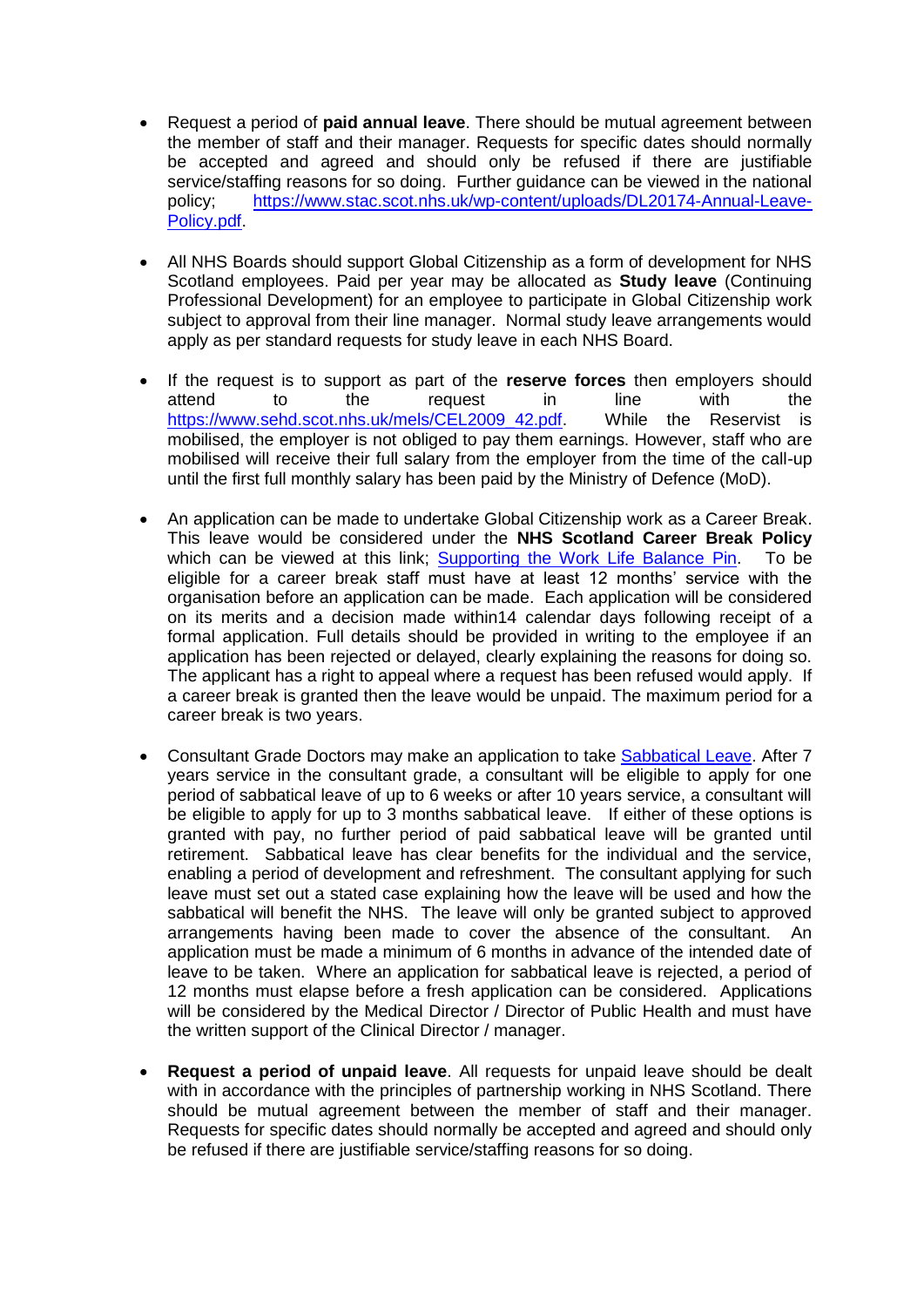Impact on a staff member's terms and conditions such as annual leave accrual and pension will be as per the details in the particular national policy or Board policy that has been applied. Members of staff must make their managers aware of the potential need for Global Citizenship leave at the earliest opportunity and, where appropriate, keep in regular contact throughout the period.

## **Recording Leave**

Leave should be recorded on the appropriate system for future reference and to enable monitoring of its fair application throughout the organisation. It must also be notified to Payroll to ensure appropriate payment and recording.

## **Grievance Procedure**

No request for leave under this policy will be unreasonably withheld. Should a disagreement arise, the individual should refer to the policy that has been used to make the decision with regard next steps. The employee does however retain the right to raise a formal grievance. It may be preferable in such circumstances, however, for the manager to seek advice on resolving the matter from an appropriate member of the HR Team and a Trade Union/or Professional Organisation representative.

#### **Review and Monitoring**

This policy and procedure has been assessed for relevance and screened for equality impact, to identify and mitigate, where possible, any potential for the policy and procedure to have differential impact on employees having regard to their differences, such as ethnicity, gender, Tran's identity, disability, age, sexual orientation, religion, literacy or belief. This policy will be monitored, reviewed and evaluated every three years by the Scottish Partnership Forum (SPF), taking into consideration legislative changes and developments in good practice to ensure it meets the needs of all employees.